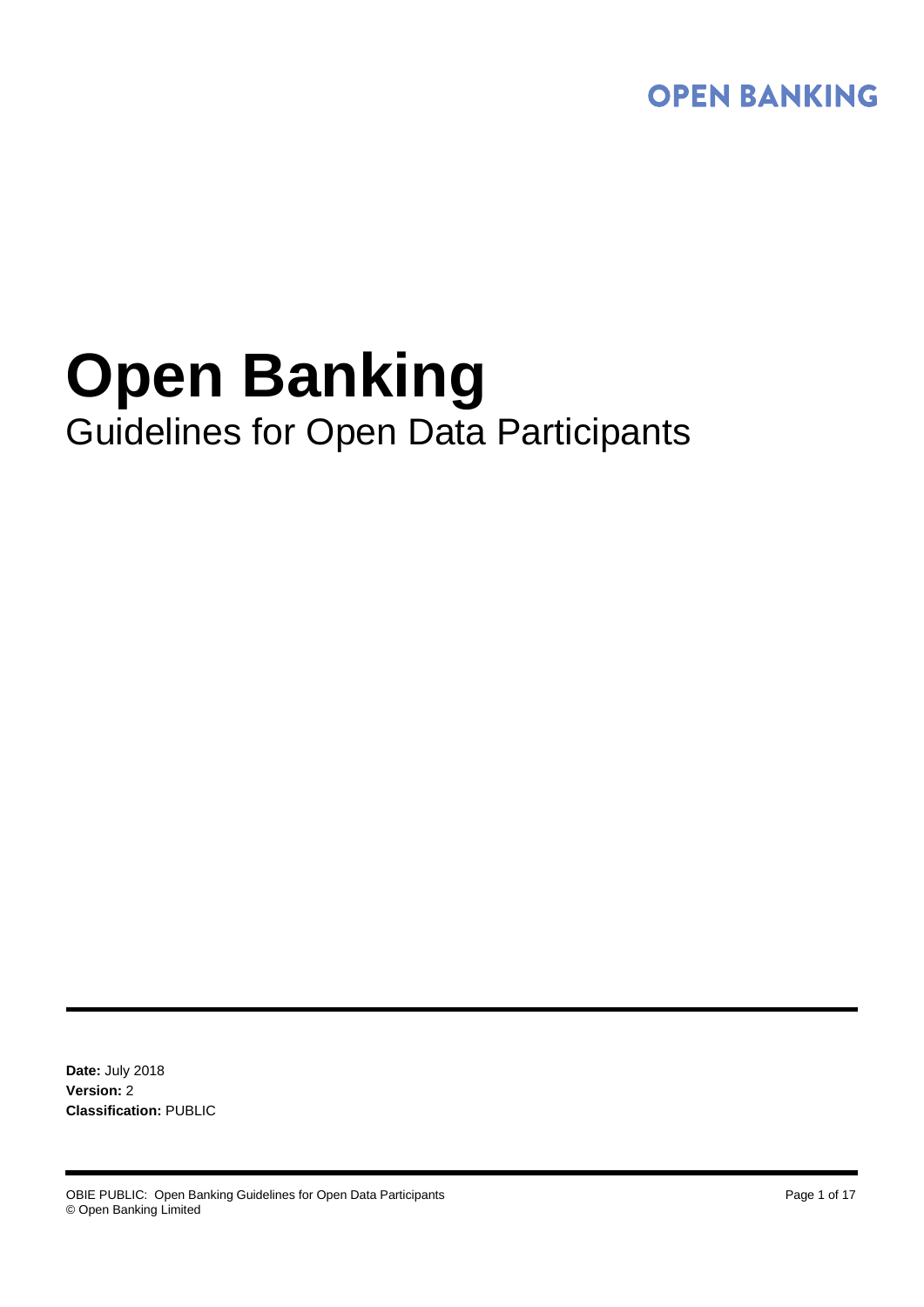# **Contents**

| 1                                      | <b>An Introduction to Open Banking</b>                              | 3  |
|----------------------------------------|---------------------------------------------------------------------|----|
| 1.1                                    | Background                                                          | 3  |
| 1.2                                    | About Open Banking                                                  | 4  |
| 1.3                                    | About the Open Banking Implementation Entity                        | 5  |
| 1.4                                    | <b>About the Guidelines</b>                                         | 6  |
| 2                                      | <b>The Open Banking Ecosystem</b>                                   | 8  |
| 2.1                                    | Open Data Participants                                              | 8  |
| 3                                      | The Open Banking Information Security and Counter Fraud             | 9  |
| 3.1                                    | <b>Security Good Practice Guidelines</b>                            | 9  |
| 3.2                                    | The Open Banking Implementation Entity's Approach to Security       | 9  |
| <b>Open Banking Standards</b><br>4     |                                                                     | 11 |
| 4.1                                    | The Open Data Standards                                             | 11 |
| 4.2                                    | Publication of the Open Banking Standards                           | 11 |
| <b>Open Banking for Open Data</b><br>5 |                                                                     | 12 |
| 5.1                                    | Open Data Participant Roles                                         | 12 |
| 5.2                                    | Enrolling with the Open Banking Implementation Entity for Open Data | 12 |
| 5.3                                    | Post-Enrolment Open Banking Directory Withdrawal and Revocation     | 13 |
| 6                                      | <b>Maintaining the Integrity of the Open Banking Directory</b>      | 15 |
| 6.1                                    | Changes to Participants' Enrolment Information                      | 15 |
| 6.2                                    | Management of Personal Data Held on the Open Banking Directory      | 15 |
| 6.3                                    | <b>Retention of Records</b>                                         | 15 |
| 7                                      | <b>Complaints and Disputes</b>                                      | 16 |
| 7.1                                    | Complaints against the Open Banking Implementation Entity           | 16 |
| <b>Appendix: Glossary</b>              |                                                                     | 17 |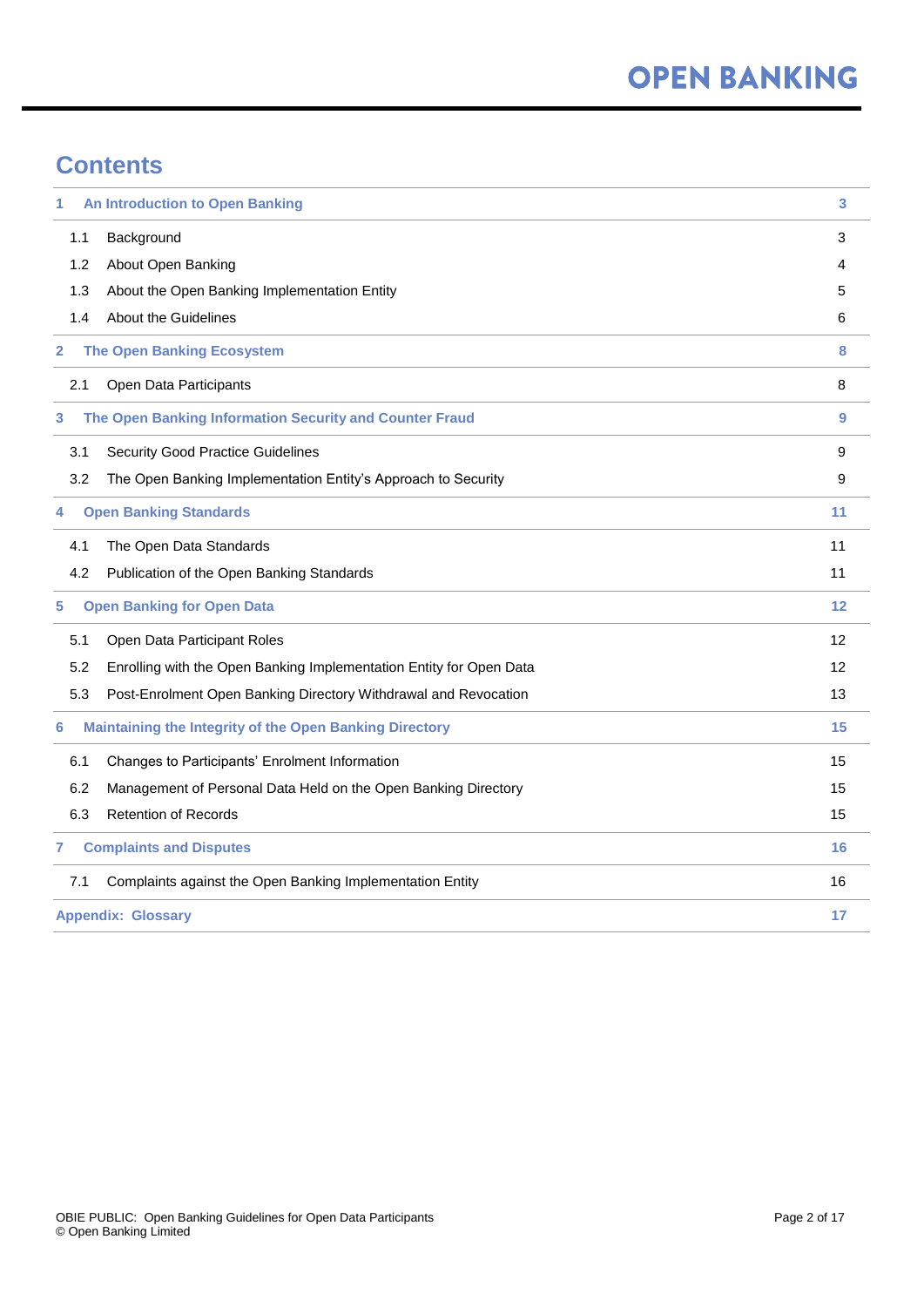# <span id="page-2-0"></span>**1 An Introduction to Open Banking**

## <span id="page-2-1"></span>**1.1 Background**

In the 2015 Budget, Her Majesty's Treasury (**HMT**) announced its commitment to delivering an **open standard** for **Application Programme Interfaces** (**APIs**) and data sharing in UK Retail Banking (commonly referred to as **Open Banking**) as a measure to increase the opportunity for competition in the retail market with the ultimate aim of improving outcomes for customers of the UK banking industry.

Following on from HMT's announcement, in May 2016 the Competition and Markets Authority (**CMA**) published a provisional decision on **remedies** it deemed appropriate to introduce to address a number of key features of the UK Retail banking market considered to be having an adverse effect on competition. These remedies included a requirement for the UK banking industry to adopt a subset of HMT's proposals for Open Banking.

In August 2016, the CMA published its final report on its investigation into the UK Retail Banking market, entitled Retail Banking Market Investigation: Final report. This report mandated the implementation of a number of core proposals as foundation remedies and resulted in the creation of the Retail Banking Market Investigation Order 2017 (also known as The **CMA Order** and hereafter referred to as "the Order").

The Order mandated the delivery of an open and common banking standard to allow for the following:

- The release of reference information via Open Data APIs, to include:
	- o all branch and business centre locations
	- o all branch opening times;
	- o all ATM locations
- The release of specific product information for Personal Current Accounts (**PCA**), Business Current Accounts (**BCA**), **SME** Loans and Commercial Credit Cards via Open Data APIs, to include:
	- o Product prices
	- o All charges (including interest)
	- o Features and Benefits
	- o Terms and Conditions and customer eligibility
- The release of PCA service quality indicators via APIs showing the willingness of their customers holding a PCA to recommend:
	- $\circ$  the Brand to friends and family
	- $\circ$  the Brand's online and mobile banking services to friends and family
	- o the Brands's branch services to friends and family
	- $\circ$  the Brands's overdraft services to friends and family
- The release of BCA service quality indicators via APIs showing the willingness of their customers holding a BCA to recommend:
	- o the Brand to other SMEs
	- o the Brand's relationship/account management to other SMEs
	- o the Brand's online and mobile banking services to other SMEs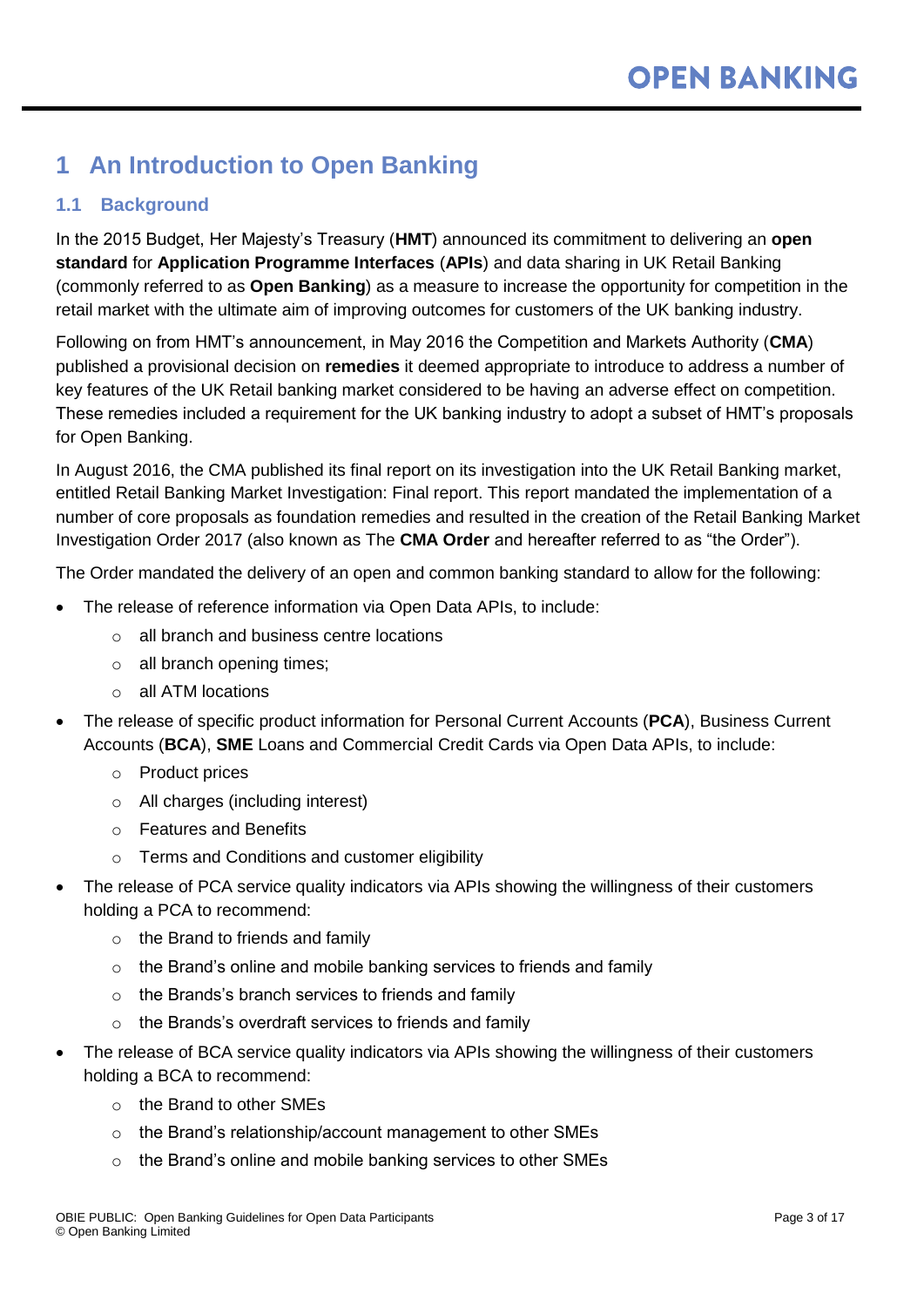- o the Brands's branch services and business centre to other SMEs
- o the Brands's credit (overdraft and loan) services to other SMEs
- The release of PCA and BCA transaction sets via Read/Write APIs to allow:
	- $\circ$  Access to account information at the request of a customer by a third party provider
	- $\circ$  The Initiation of a payment from a customer's account at the request of a customer by a third party provider.

The Order also specified the product types and specific data items which the Standard for access to account information was required to include:

 The 'Read/Write Data Standard' which has the features and elements necessary to comply with the requirements to provide access to accounts subject to Part 2 of the Order under PSD2

and further mandated delivery of:

- whitelisting as a system for approving third party providers fairly and quickly;
- governance arrangements

In December 2017, the Financial Conduct Authority (**FCA**) published Policy Statement PS17/26 entitled Information about current account services (**FCA Policy Statement**) which requires the release of comparative PCA and BCA information and metrics via Open Data APIs, to include:

- service availability
- major incidents
- account opening metrics
- replacement of debit card metrics

The **Open Banking Implementation Entity** (OBIE) was created in line with the terms of the Order to develop and deliver the open and common banking standards for APIs as detailed within the Order, and to work with the industry and to implement and maintain those Standards.

In the 2017 Budget, HMT announced that the OBIE would create Standards for all payment account types covered by PSD2. This means customers using credit cards, e-wallets and prepaid cards could also take advantage of Open Banking services. In parallel, the CMA approved amendments to the agreed arrangements under the CMA Order to include a programme of enhancements to ensure that Open Banking delivers maximum benefits for retail customers and SMEs.

The full details of the enhancements can be accessed on the Open Banking website at [www.openbanking.org.uk.](http://www.openbanking.org.uk/)

#### <span id="page-3-0"></span>**1.2 About Open Banking**

Open Banking enables Account Servicing Payment Service Providers (known as ASPSPs) including banks and building societies, to allow their personal and small business customers to share their account data securely with third party providers. This enables those third parties to provide customers with services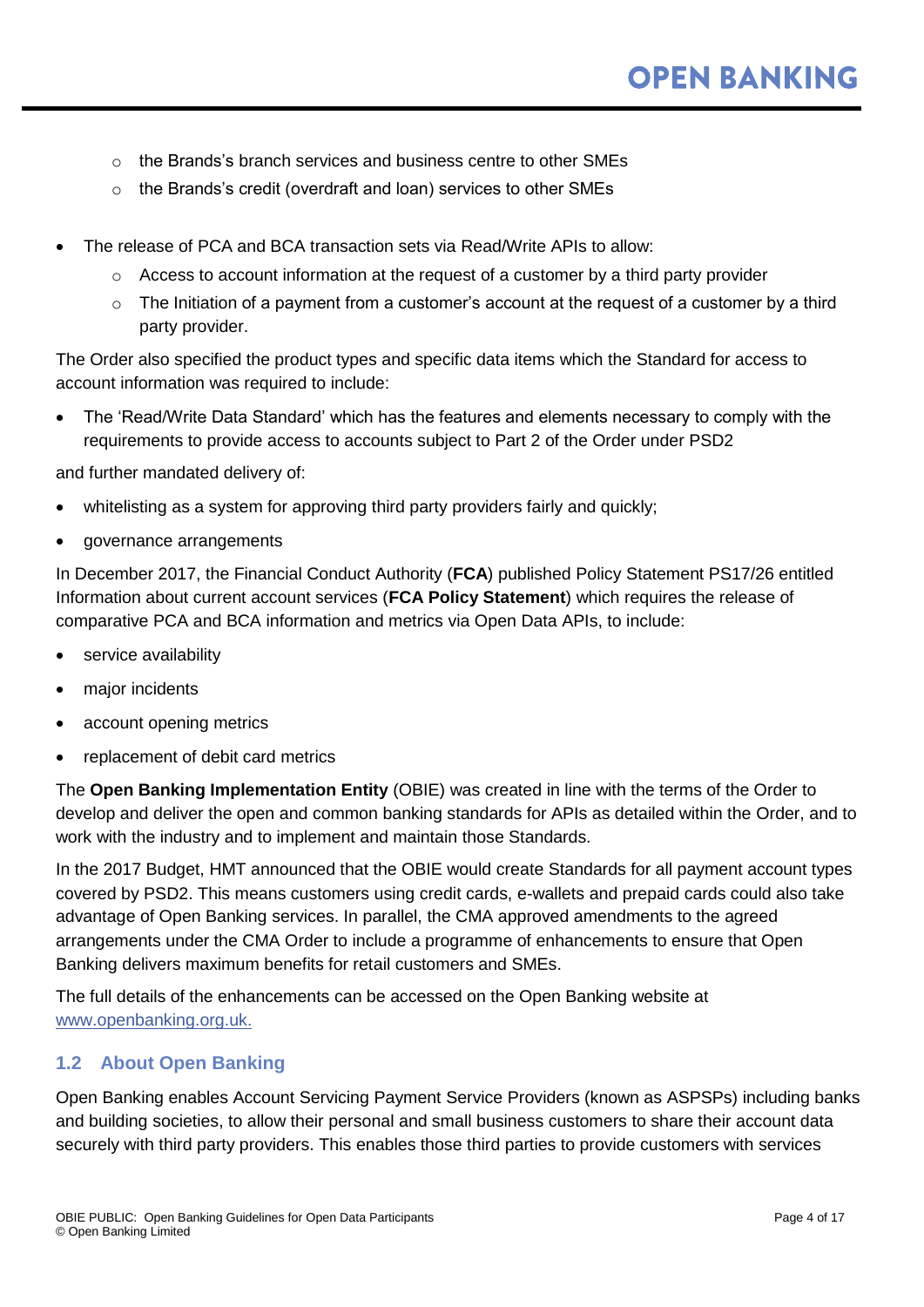related to account information such as product comparison or payment initiation using the account and product information made available to them.

This is achieved by the development, maintenance and publication of Standards for APIs. APIs are an established technology that uses defined methods of communication between various software components; they are used by many well-known online brands to share information for a variety of purposes.

March 2017 saw the introduction of the first Open Banking Standards for APIs to support access to defined elements of **Open Data,** as defined in the CMA Order, specifically information on ATM and Branch locations, and product information for PCAs, BCAs (for SMEs), and SME Unsecured Lending, including Commercial Credit Cards. From 15 August 2018, the FCA requires the publication of additional Open Data elements, to include service availability and major incidents; and from February 2019, to include account opening and replacement debit card metrics.

The release of CMA Service Quality Indicators relating to PCA and BCA that are wholly based on survey responses collected by independent survey agencies, as defined in the CMA Order, will also commence on 15 August 2018.

The release of further API Standards for **Read/Write Data** that enabled Participants to publish API end points has been functional since 13 January 2018. These additional Read/Write API Standards, required by the CMA Order, enable third party providers, with the end customer's consent, to request account information such as the transaction history of PCAs and BCAs and/or initiate payments from those accounts.

A further programme of releases to build on the core requirements of the CMA Order will continue to be implemented throughout 2018 and 2019.

### <span id="page-4-0"></span>**1.3 About the Open Banking Implementation Entity**

The **OBIE** is the custodian of the Open Banking Standards for APIs and owns and maintains the **Directory of Open Banking Participants** (also referred to as the **Open Banking Directory**), which provides a "whitelist" of Participants able to operate in the Open Banking Ecosystem, as required by the CMA Order.

OBIE is responsible for:

- The prescribed format for the Open Banking Standards for APIs and associated documentation and artefacts
- The governance processes for how the prescribed format is managed, including change and release management
- The support structures and processes for all users of the prescribed format, including the set up and operation of the Open Banking Directory and its constituent components
- The provision of an API for the publication of CMA Service Quality Indicators on behalf of **Mandatory API Providers**.
- Any applicable **Terms and Conditions** for certain categories of Participants in Open Banking
- Any applicable **Guidelines** and other documents and artefacts for Participants of the **Open Banking Ecosystem**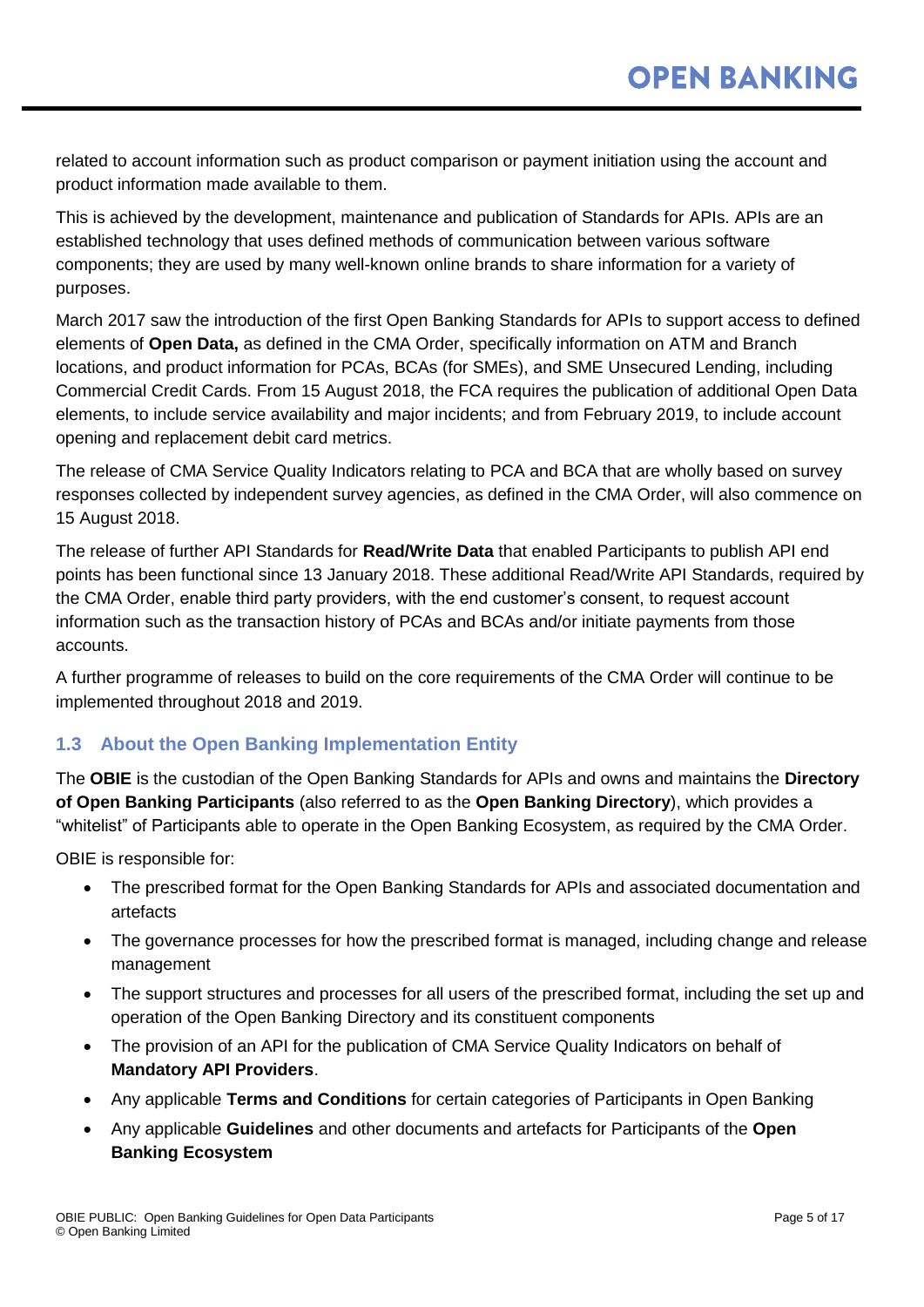The OBIE also maintains the Open Banking Ecosystem in which the Standards are used in accordance with relevant law and regulation, and creates security mechanisms and governance structures for Participants using the Open Banking Standards for APIs.

Currently the CMA Order requires Mandatory API Providers to fund the OBIE. However, it is envisioned that the funding model will likely evolve to diversify the funding base of the OBIE.

### <span id="page-5-0"></span>**1.4 About the Guidelines**

These Guidelines are owned and administered by the OBIE. The Guidelines describe and provide direction on the roles and responsibilities of Participants.

Where these Guidelines provide that a party or Participant (or other similar term relating to an entity to whom the Guidelines apply) "should" undertake an action or implement a process, compliance with the relevant guideline will be voluntary and non-compliance will not give rise to a breach of the Guidelines.

The document is split into sections covering:

- An Introduction to Open Banking
- The Open Banking Ecosystem
- Open Banking Information Security and Counter Fraud
- Open Banking Standards
- Open Banking for Open Data
- Maintaining the Integrity of the Open Banking Directory
- Complaints and Disputes

These Guidelines should be read in conjunction with the following documents that together with these Guidelines form the suite of **Participation Conditions** which set out the contractual obligations operating between API Providers and the OBIE:

- the Complaints and Dispute Resolution Procedure
- the Open Data Service Level Agreement for API Providers
- the Open Licence
- the Privacy Policy
- the Standards
- the Terms and Conditions for API Providers

The Open Banking Ecosystem is also governed by UK and European regulations including Revised Payment Services Directive (PSD2), General Data Protection Regulation (GDPR)*,* Regulatory Technical Standards (RTS) on Strong Customer Authentication, and the Payment Services Regulations (PSR). These Guidelines should therefore also be read in conjunction with that legislation and are intended to be both compliant with, and not construed as going beyond, existing legislation.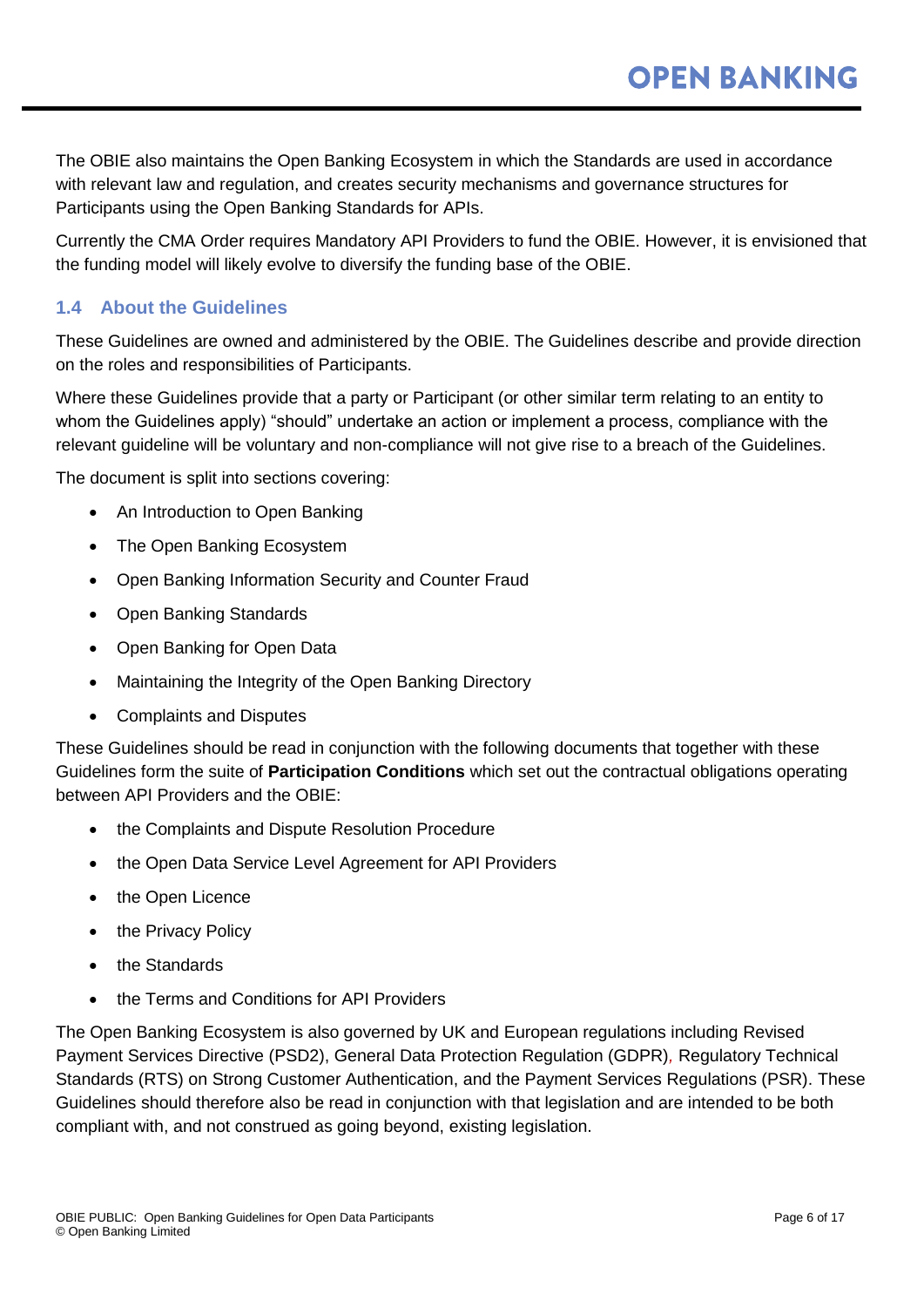All Participants are solely responsible for their compliance with the relevant regulations applicable to their service offering and are encouraged to seek external legal advice. These guidelines are purely advisory and do not in any way constitute legal advice.

If you are unsure of the guidelines for Participants outlined within this document, including any specific questions on security and/or technical matters, please contact the Open Banking Service Desk at [ServiceDesk@openbanking.org.uk.](mailto:ServiceDesk@openbanking.org.uk)

Any changes to the Participation Conditions will be made in accordance with the OBIE change control process which includes consultation with relevant working groups.

Notice of any amendment or change to this document will be provided to Participants via the Open Banking website and remain on the website for at least 30 days from the date of publication.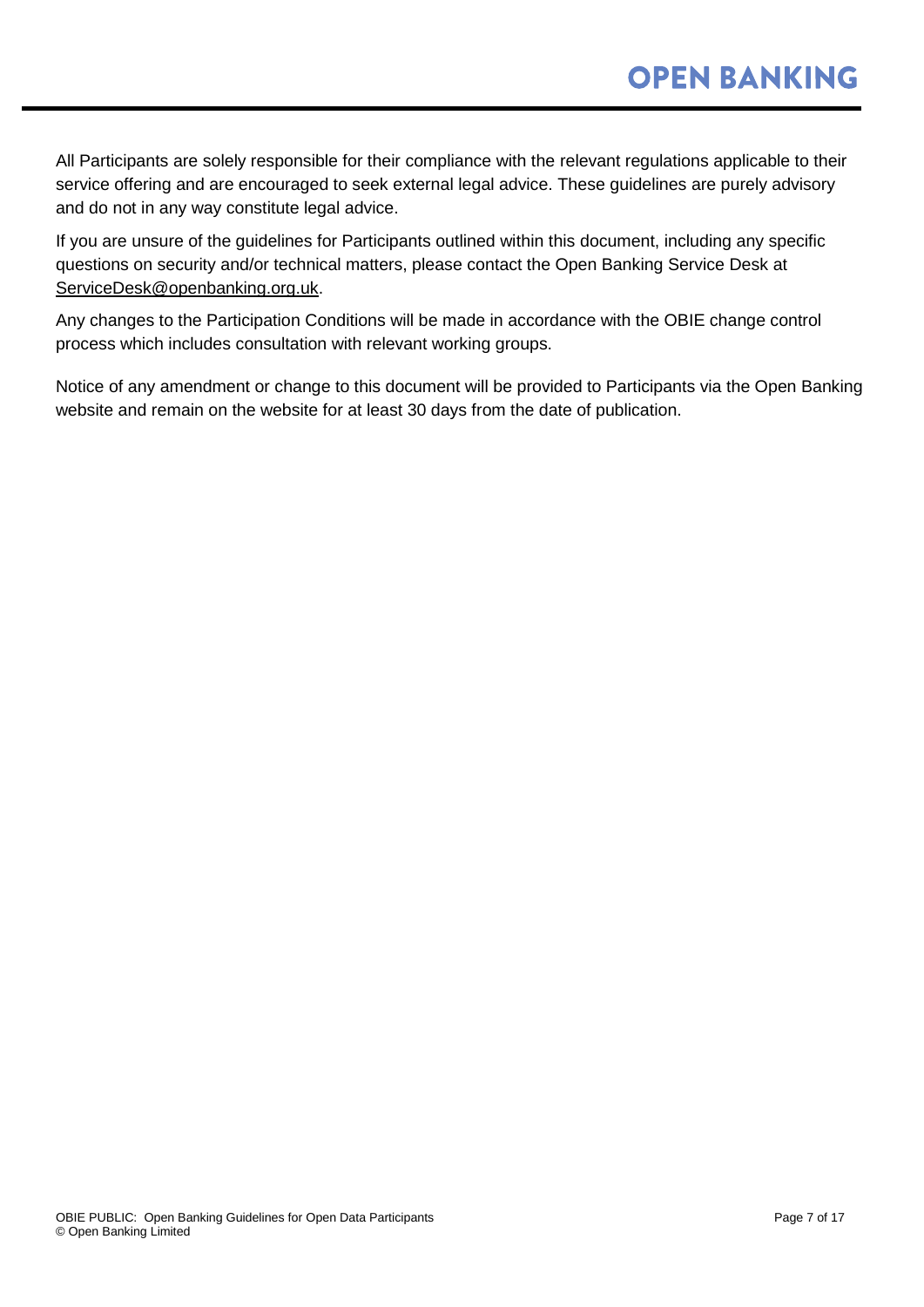# <span id="page-7-0"></span>**2 The Open Banking Ecosystem**

The Open Banking Ecosystem refers to all the elements that facilitate the operation of Open Banking. This includes the API Standards, the governance, systems, processes, security and procedures used to support Participants.

#### <span id="page-7-1"></span>**2.1 Open Data Participants**

#### **API Providers**

API Providers are service providers implementing an Open Data API. An API Provider provides Open Data via an API gateway. API Providers are split into two further categories: Mandatory API Providers and Voluntary API Providers.

#### **Mandatory API Providers**

Mandatory API Providers are entities that are required by the CMA Order to enrol with the OBIE as API Providers. The following entities are Mandatory API Providers under the CMA Order:

- AIB Group (UK) plc trading as First Trust Bank in Northern Ireland
- Bank of Ireland (UK) plc
- Barclays Bank plc
- HSBC Group
- Lloyds Banking Group plc
- Nationwide Building Society
- Northern Bank Limited, trading as Danske Bank
- The Royal Bank of Scotland Group plc
- Santander UK plc (in Great Britain and Northern Ireland)

Mandatory API Providers must publish APIs in accordance with the Standards, enrol onto the Open Banking Directory, and may use the associated OBIE operational support services.

#### **Voluntary API Providers**

Voluntary API Providers are those entities who, although not obliged to enrol with the OBIE, have elected to do so in order to utilise the Standards to develop their own APIs, to enrol onto the Open Banking Directory, and to use the associated operational support services.

#### **OBIE as an API Provider**

OBIE will provide an API for the publication of PCA and BCA CMA Service Quality Indicators, as defined by the CMA Order, on behalf of the Mandatory API Providers via a single API.

#### **API User**

An API User is any person or organisation who develops web or mobile apps which access data from an API Provider.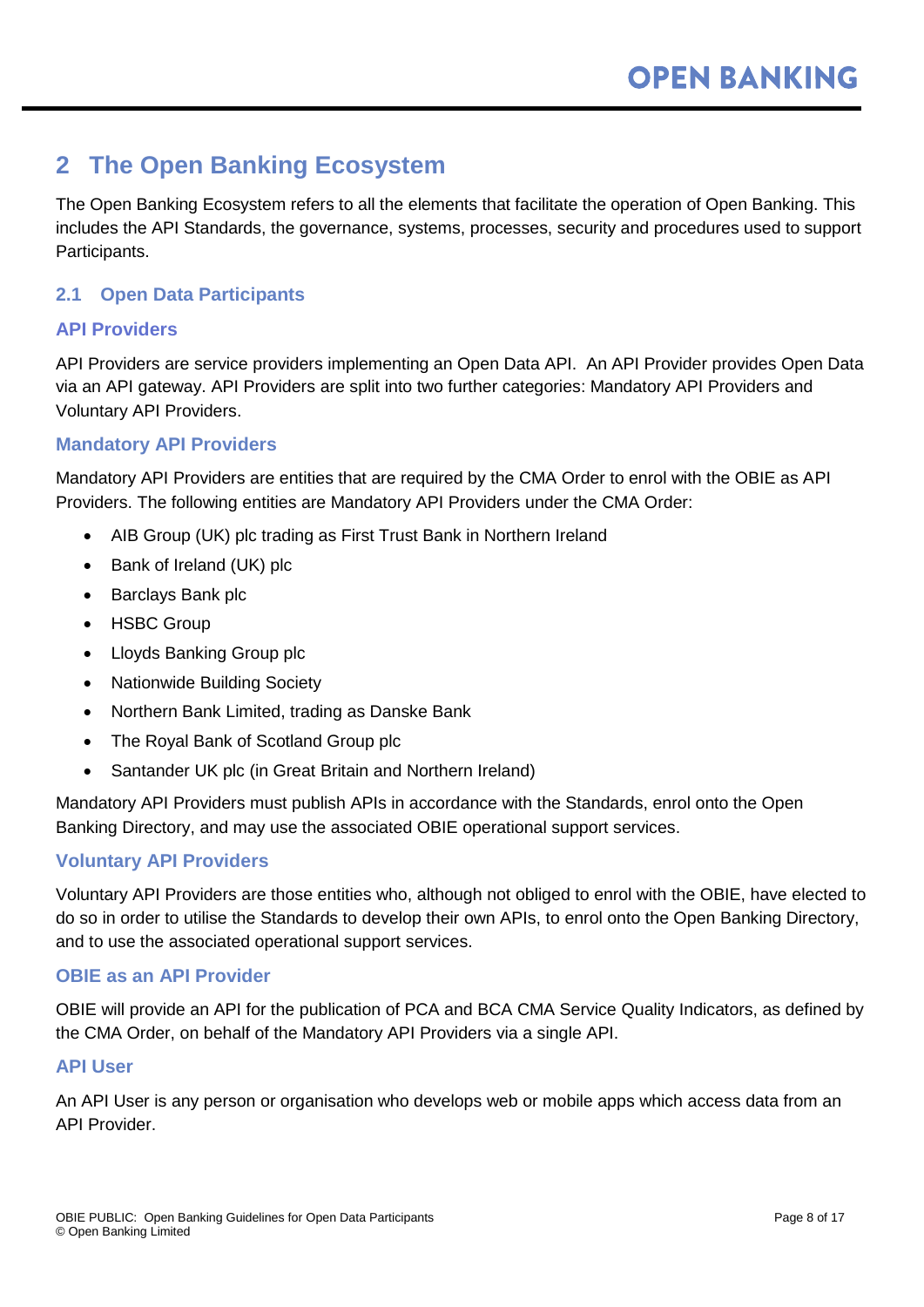# <span id="page-8-0"></span>**3 The Open Banking Information Security and Counter Fraud**

### <span id="page-8-1"></span>**3.1 Security Good Practice Guidelines**

The expectation of OBIE is that Participants should read and implement the recommendations detailed in the documents 'Participant Guide: Information Security operations' and 'Participant Guide: Counter Fraud operations'<sup>1</sup> .

In summary, these suggest the following industry standards:

- Large Participants these organisations should align to ISO27001, the International Information Security standard that defines guidance and controls required to establish an effective Information Security Management System to govern the information security regime of a large organisation.
- Small, Medium and Micro Enterprise Participants these organisations should align with the IASME Governance standard which is based on international best practice. The IASME Standard is written along the same lines as ISO27001 but tailored specifically for small companies. It is risk-based and includes aspects such as physical security, staff awareness, and data backup thus allowing SMEs to demonstrate their level of cyber security and that they are able to properly protect their customers' information.
- API Users– this type of Participant should be aligned with Cyber Essentials which defines an entry level set of controls which will, when properly implemented, provide these participants with basic protection from the most prevalent threats coming from the Internet. This focuses on threats which require low levels of attacker skill, and which are widely available online and Participants should be aware that this will not consider more complex, advanced attacks.

In all cases, external assurance and certification of the Information Security adherence is preferable to selfcertification.

### <span id="page-8-2"></span>**3.2 The Open Banking Implementation Entity's Approach to Security**

The OBIE seeks to provide an elevated level of information security protection for information under its control. As such, its operation aligns with (and will become certified to) ISO27001:2013, the International Standard for Information Security. The OBIE's systems are regularly assessed and assured by internal and external specialists. All system releases are penetration tested, with any vulnerabilities reviewed by an inhouse Security Operations Centre (SOC).

The OBIE's SOC monitors its operational environment with a 24 hour service. This includes alerting and incident event monitoring and response.

The operating environment is protected by native application security, Distributed Denial of Service (DDOS) protection capability and a web application firewall. The infrastructure is protected with intrusion

 $\overline{a}$ 

<sup>1</sup> See https://www.openbanking.org.uk/about-us/documents/page/2/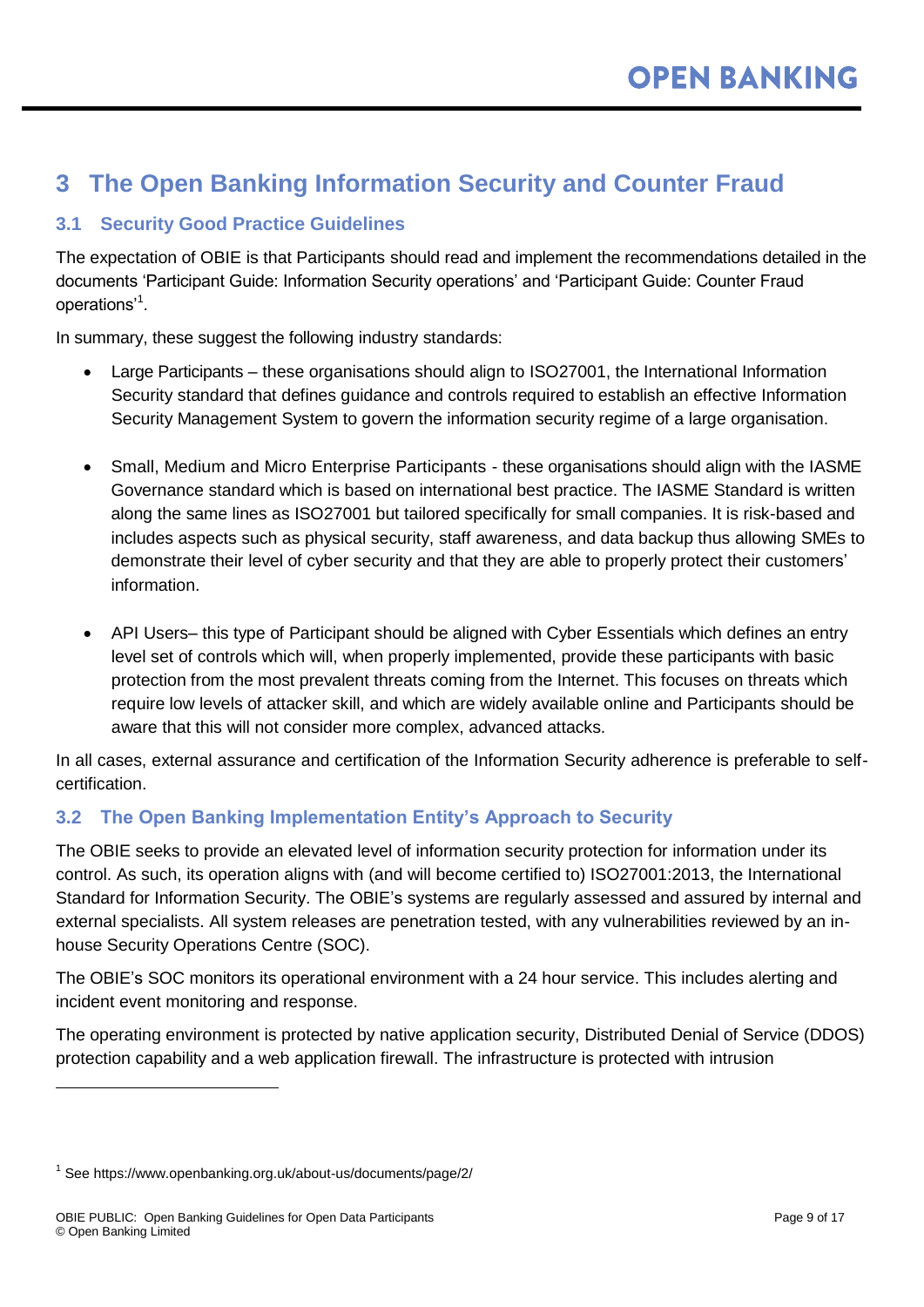prevention/detection and host anomaly detection systems. All alerts undergo secure monitoring 24x7x365, and access to the Open Banking Ecosystem is secured through implementation of a multi factor authentication mechanism.

Internal threats are mitigated by strong people-vetting controls and well defined business roles and processes. The OBIE uses well known industry IT suppliers with a proven track record around managing security and associated threats. Security requirements are included in clearly defined security schedules within contracts and reflect the service being provided as well as the size and scale of the supplier organisation.

The OBIE is working with expert organisations across the Finance and Banking sectors on combating the likelihood of fraud and cyber security issues. This includes but is not limited to identifying fraud and cyber threats, developing mitigating responses and the sharing of intelligence and information to build capability across all Participants. The OBIE has also taken a proactive approach to Cybersecurity and is associated with various intelligence groups sharing information and monitoring emerging threats.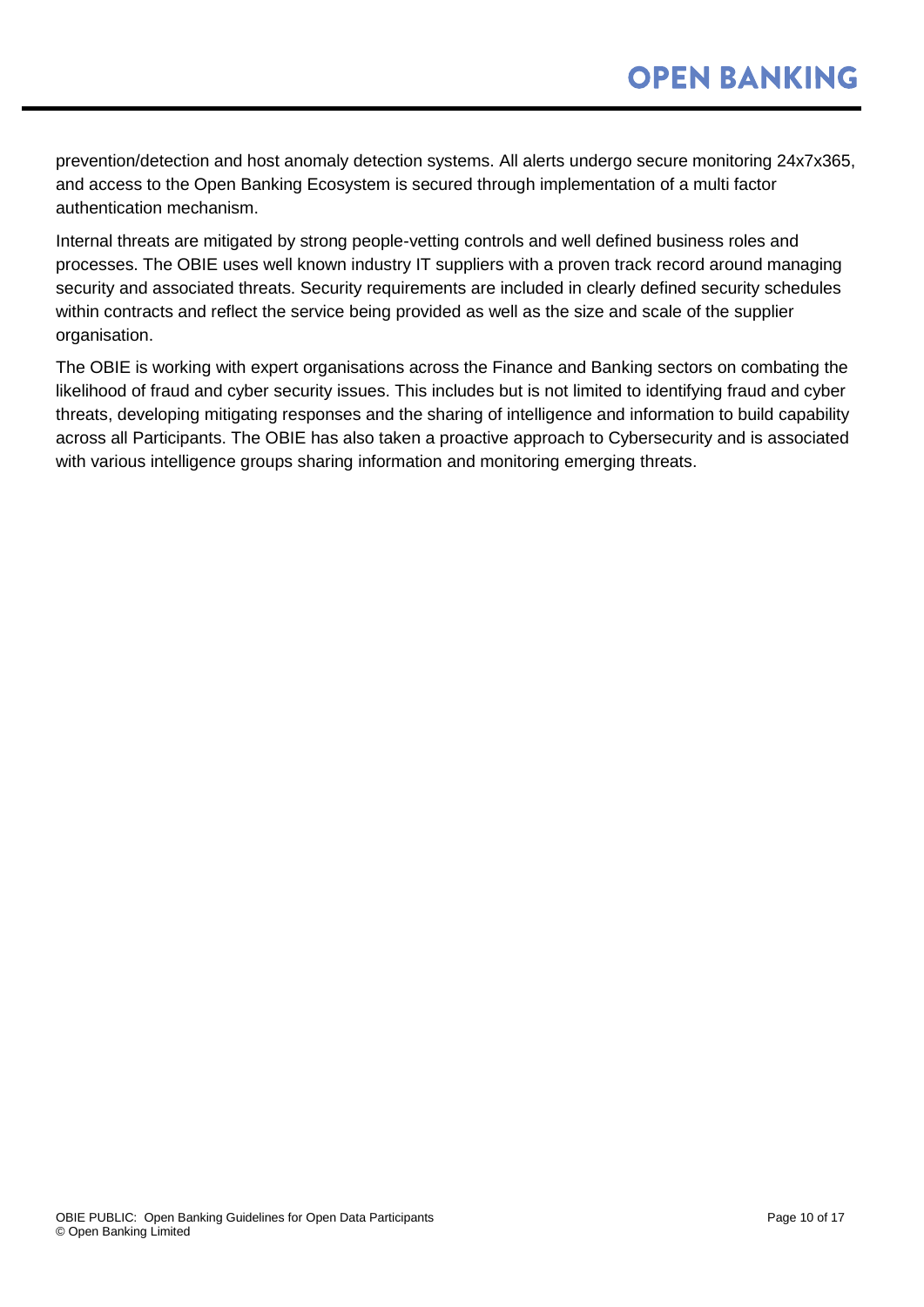# <span id="page-10-0"></span>**4 Open Banking Standards**

### <span id="page-10-1"></span>**4.1 The Open Data Standards**

All API Providers must adopt and maintain the agreed Data and Technical Standards for Open Data issued by the OBIE. API Providers will, in accordance with the **Terms and Conditions for API Providers**, make their own Open Data available. API providers will also be required to support backward compatibility up to and including the previously published last major release.

All Participants must ensure that data is provided or requested in line with the Data Standards issued by the OBIE and published on the Open Banking website at [www.openbanking.org.uk](http://www.openbanking.org.uk/)

The Open Banking Technical Standards for Open Data must be compliant with:

- All functional and non-functional technical standards published by OBIE, including (but not limited to) the RAML and/or Swagger specifications, naming standards, versioning, error messages, availability, performance, caching, throttling, security ciphers, and use of headers/meta data
- ISO20022 standards for data structure as a primary requirement. Where this is not possible, the data structure must contain data elements that are ISO20022 compliant as a minimum
- World Wide Web Consortium (W3C) specifications that are considered relevant
- The Data Protection Act 2018 and General Data Protection Regulation (EU 2016/679), where applicable
- Data will be transmitted via "Read only" access
- The Open Banking Security Profile

Where these standards change from time to time API Providers will ensure that they support versions in line with the OBIE's service levels and policy for release management and versioning.

#### <span id="page-10-2"></span>**4.2 Publication of the Open Banking Standards**

The Open Banking Standards are published on the Open Banking website at [www.openbanking.org.uk](http://www.openbanking.org.uk/)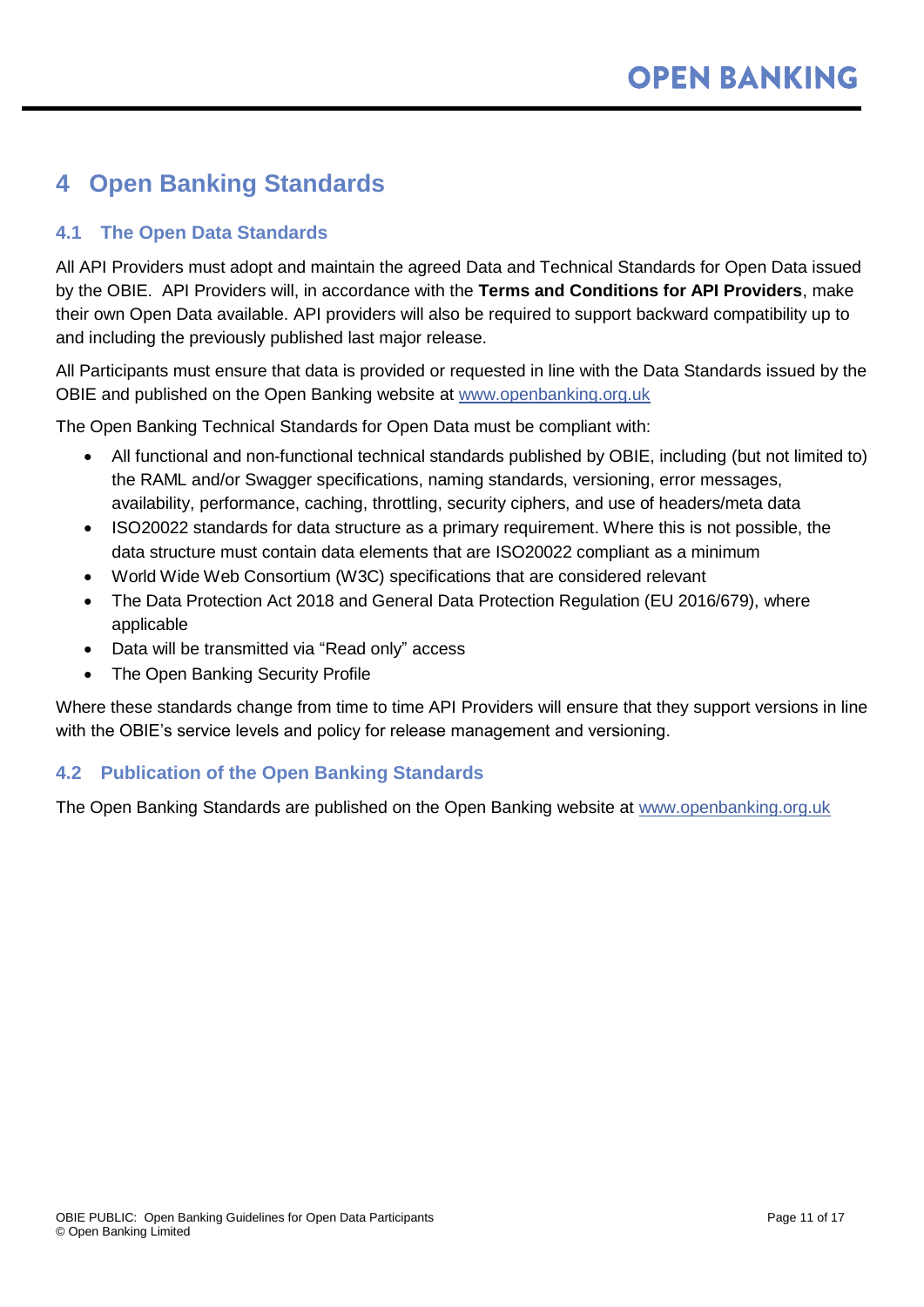# <span id="page-11-0"></span>**5 Open Banking for Open Data**

Open Data APIs enable API Users to access Open Data, as defined by the CMA Order and FCA Policy Statement, when published by API providers.

#### <span id="page-11-1"></span>**5.1 Open Data Participant Roles**

The following Participants operate within the Open Banking Ecosystem specifically for Open Data:

- API Providers
- API Users

#### <span id="page-11-2"></span>**5.2 Enrolling with the Open Banking Implementation Entity for Open Data**

Entities wishing to enrol with the OBIE for Open Data will need to follow the enrolment process which may be initiated by visiting the Open Banking website at [www.openbanking.org.uk](http://www.openbanking.org.uk/)

Open Banking shall have absolute discretion to refuse an application for entry on to the Open Banking Directory from a prospective Participant provided it is acting reasonably.

During the enrolment process API Providers will be asked to provide information including:

- Legal status and entity details, such as:
	- $\circ$  Legal entity or natural person name, registered address and correspondence address.
	- o For registered companies, the country of registration and legal entity identifier or company register details
	- $\circ$  For other types of entities, details of the legal status and registration (if appropriate)

Additional information may be requested by the OBIE, this will only be required in order to confirm the identity of the entity.

Note: The enrolment of a regulated legal entity will allow operation within the Open Banking Ecosystem for all trading/brand names associated with that regulated legal entity.

- Primary contacts nominated as users to access the Open Banking Directory, including:
	- o A **Primary Contact**. This should be a formal business point of contact and a senior member of staff responsible for systems and controls related to Open Banking.
	- o An **API Administrator:** This should be a main point of contact on technical enablement.

Note: User names and details will not be shared with other Participants. All data will be held securely in the Open Banking Directory.

- When an entity is authorised/ registered with a Competent Authority the entity will provide details of the authorisation/registration number and details of their entry on the Competent Authority register.
- The person submitting the enrolment form will provide a **Declaration** that they are authorised to make the application on behalf of the entities named on the form, that the information provided is accurate and complete, and that they authorise the OBIE to make enquiries to verify the information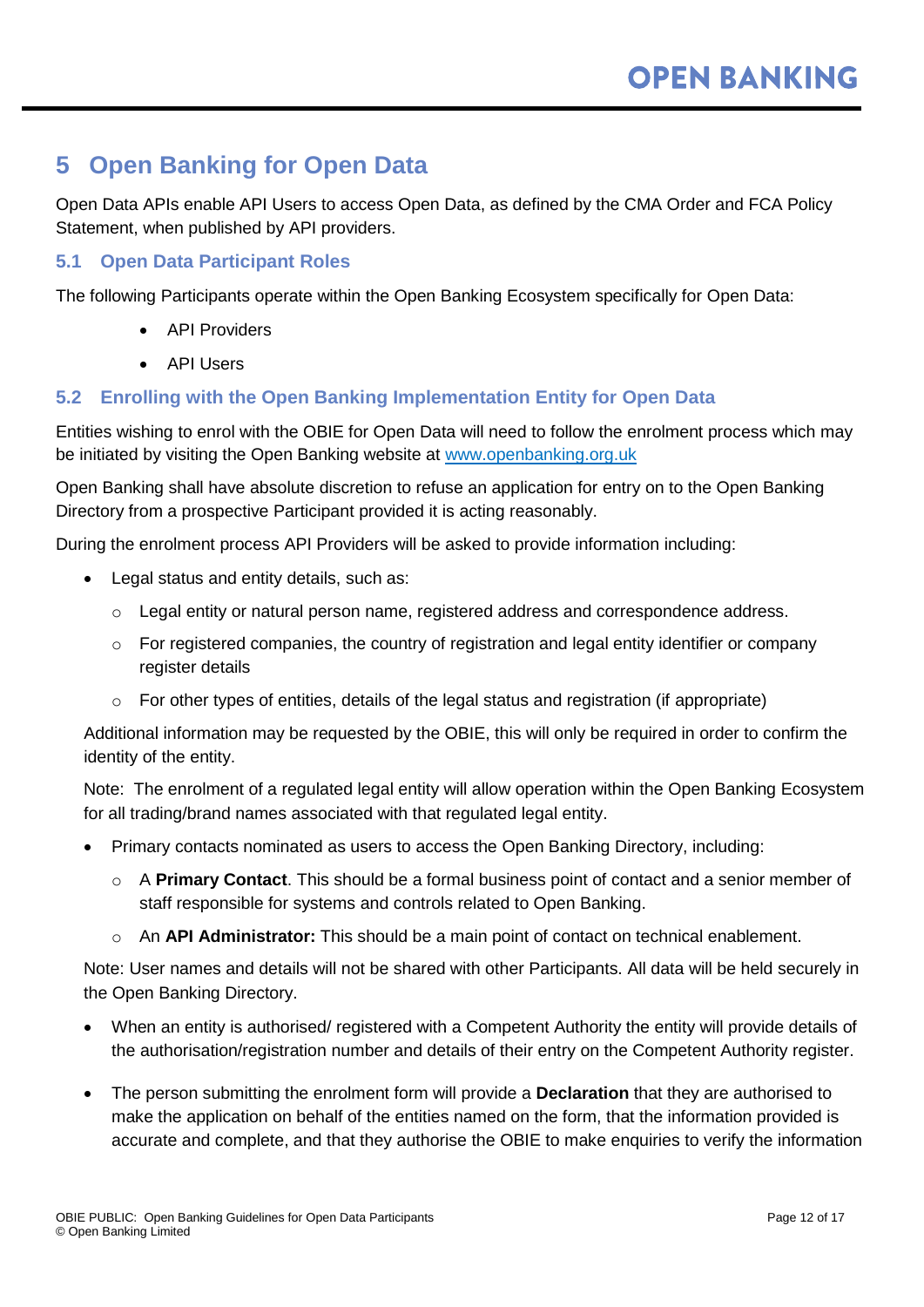provided. If the entity is enrolling to perform an API Provider role, the entity will be expected to agree to the **Terms and Conditions for API Providers** and **Participation Conditions** specified.

On submission of the enrolment form the OBIE will perform verification checks on the entity, the primary contacts specified, and the person submitting the form. These checks will be based on known standards and processes equivalent to levels that meet civil court requirements.

The OBIE will also verify details of the authorisation/registration of regulated entities on the relevant Competent Authority register, where appropriate.

On successful completion of the verification process a link to the API Provider's end points will be published on the Open Banking website.

API Users will be required to provide contact details of one Primary Contact for enrolment. Any API User that does not enrol will be required to accept the **Terms and Conditions for API Users** and the **Open Licence** via a tick box on the Open Banking website, but will not be able to take advantage of any support services offered by OBIE.

Participants must provide any changes to their details held on the Open Banking Directory as soon as practicable to the Open Banking Service Desk; this will invoke an update process.

### <span id="page-12-0"></span>**5.3 Post-Enrolment Open Banking Directory Withdrawal and Revocation**

To ensure the integrity of the Open Banking Directory, the OBIE will manage revocation and voluntary withdrawal of Participants from the Open Banking Directory.

If a Participant has been revoked or has voluntarily withdrawn from the Open Banking Directory, they will no longer be able to operate within the Open Banking Ecosystem, access the Open Banking Directory, or use the OBIE's support services.

#### **5.3.1 Withdrawal of a Participant from the Open Banking Directory**

A Participant wishing to withdraw will need to follow the withdrawal process which may be initiated by a Primary Contact [contacting](http://contacting/) the Open Banking Service Desk.

- Voluntary API Providers may withdraw from the Open Banking Directory by providing a minimum of 20 Business Days' written notice to the OBIE.
- API Users will be permitted to withdraw at any time and will be asked to specify a proposed effective date.

On receipt of the withdrawal request, the Open Banking Service Desk will respond with an acknowledgement email to the Primary Contacts and API Administrator email addresses. In order to complete the withdrawal request, the OBIE will require confirmation of withdrawal by another Primary Contact or API Administrator.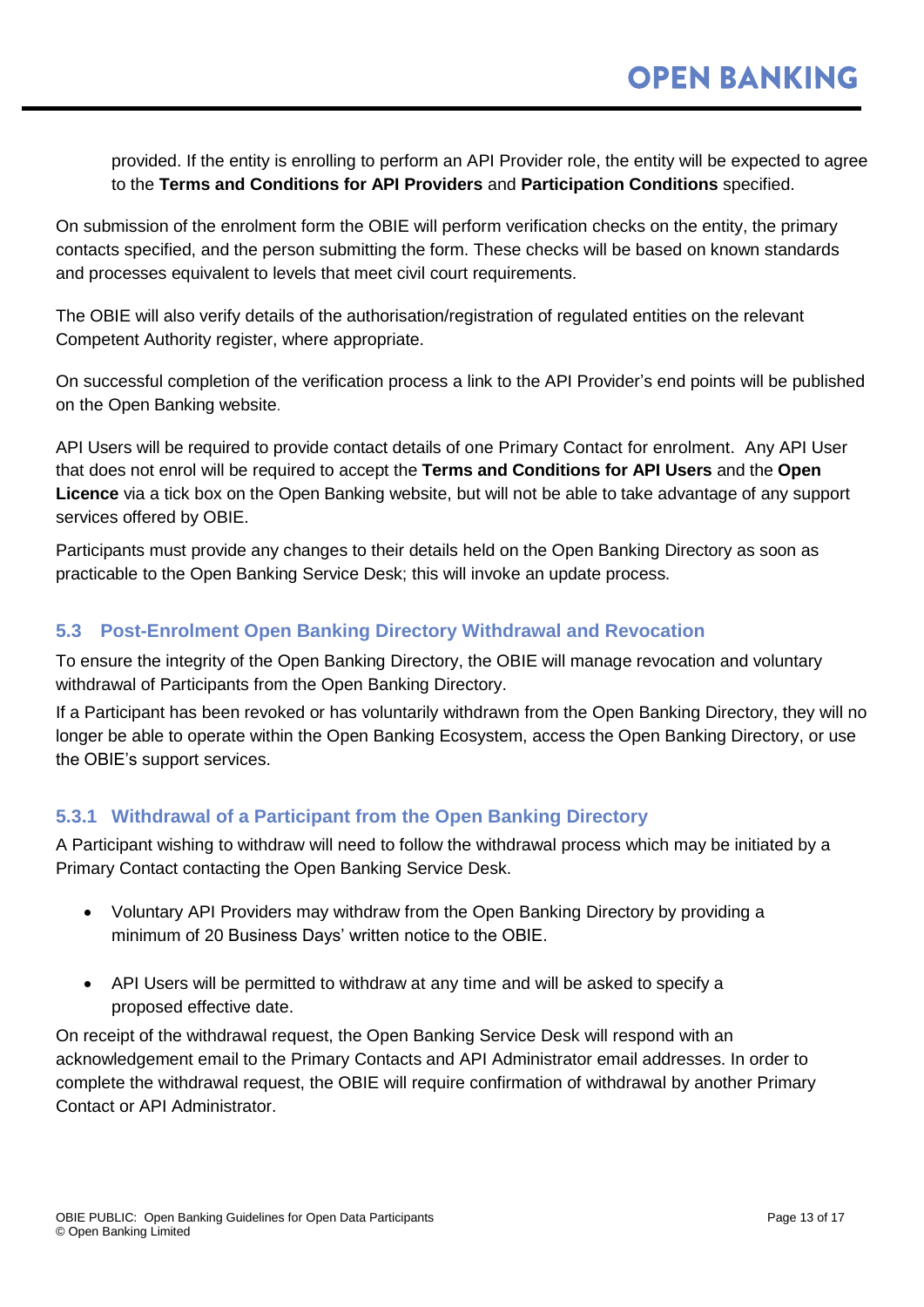Once the Service Desk is in receipt of all the required information supporting the withdrawal request, the Open Banking Directory will be updated and a confirmation email sent to the Primary Contact email addresses confirming successful withdrawal.

The OBIE will publish details of the removal of API Providers on the Open Banking website.

#### **5.3.2 Revocation of a Participant from the Open Banking Directory**

A Participant may be revoked from the Open Banking Directory if their regulatory status is revoked by the relevant Competent Authority and this revocation is reflected on their regulatory register.

In addition, if a Participant from an EEA member state has passported into the UK then access may be revoked temporarily if the FCA, as host state Competent Authority, takes precautionary measures in relation to that Participant that have an impact on the provision of access to account information and/or initiation of payments.

Note: If a Participant holds multiple roles on the Open Banking Directory, and only one or more but not all of the roles are revoked by the relevant Competent Authority, then only permission to perform that particular role/s will be revoked from the Open Banking Directory, as per the regulatory register. All other valid regulatory permissions will remain.

The OBIE will publish details of the removal of API Providers on the Open Banking website.

For the avoidance of doubt, revocation of an API Provider or API User will be in accordance with the Terms and Conditions for APIs Providers and API Users.

A Participant formerly enrolled for Open Data that has been revoked from the Open Banking Directory will be required to re-enrol to facilitate their reinstatement to full participation.

A Participant may raise a **Complaint** in accordance with the **Complaints and Dispute Resolution Procedure**.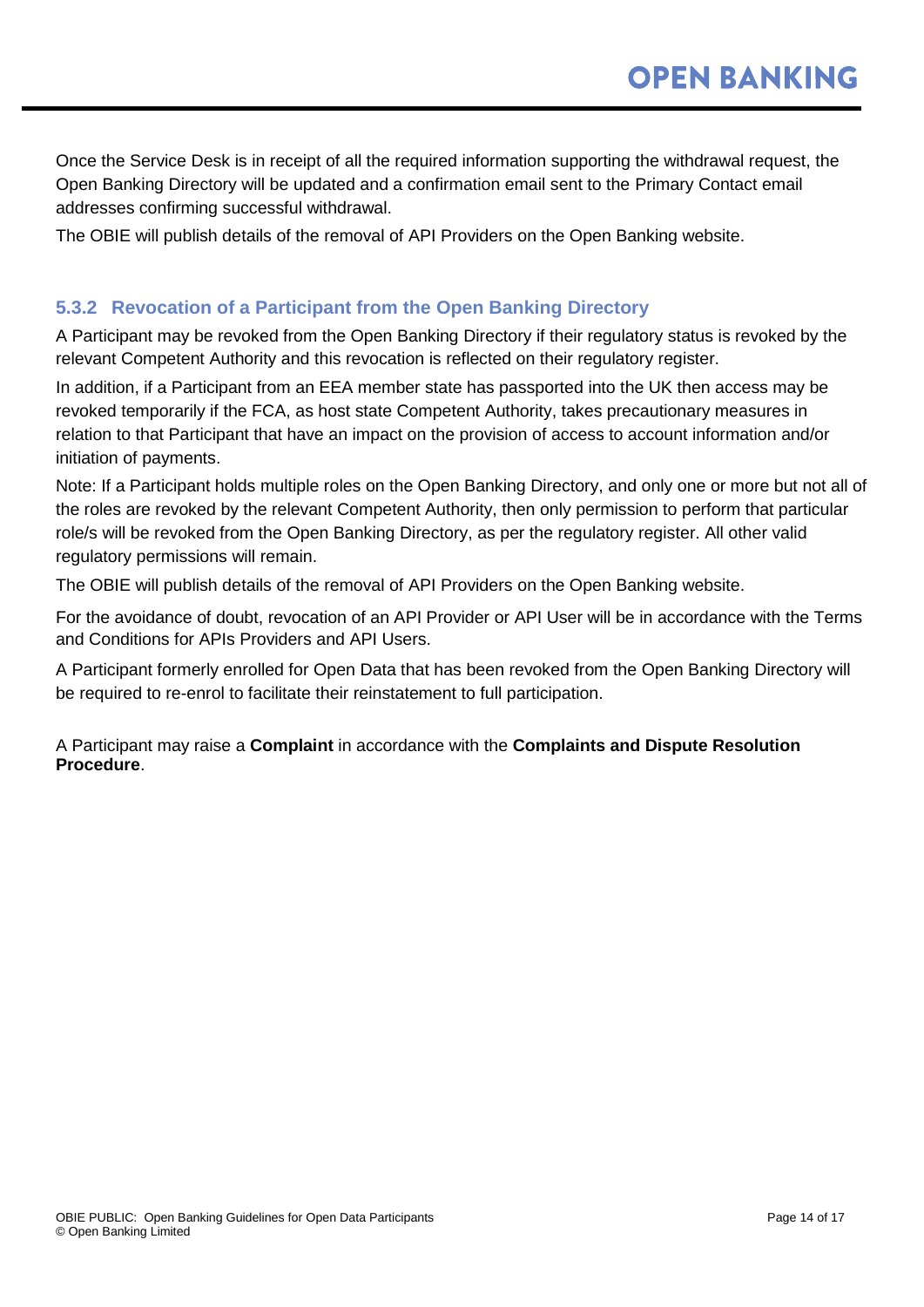# <span id="page-14-0"></span>**6 Maintaining the Integrity of the Open Banking Directory**

### <span id="page-14-1"></span>**6.1 Changes to Participants' Enrolment Information**

From the submission of an enrolment request up until the completion of enrolment, Participants must provide any changes to their details as soon as practicable to the Open Banking Service Desk. This will invoke an update process.

### <span id="page-14-2"></span>**6.2 Management of Personal Data Held on the Open Banking Directory**

Any personal data held on the Open Banking Directory for Participants will be processed in accordance with data protection law.

#### <span id="page-14-3"></span>**6.3 Retention of Records**

Where a Participant is withdrawn or revoked, for whatever reason, from the Open Banking Directory, the retention period for records will be a minimum of 6 years from the date of withdrawal, or such longer period as required by law, for audit purposes unless subject to statutory or regulatory change.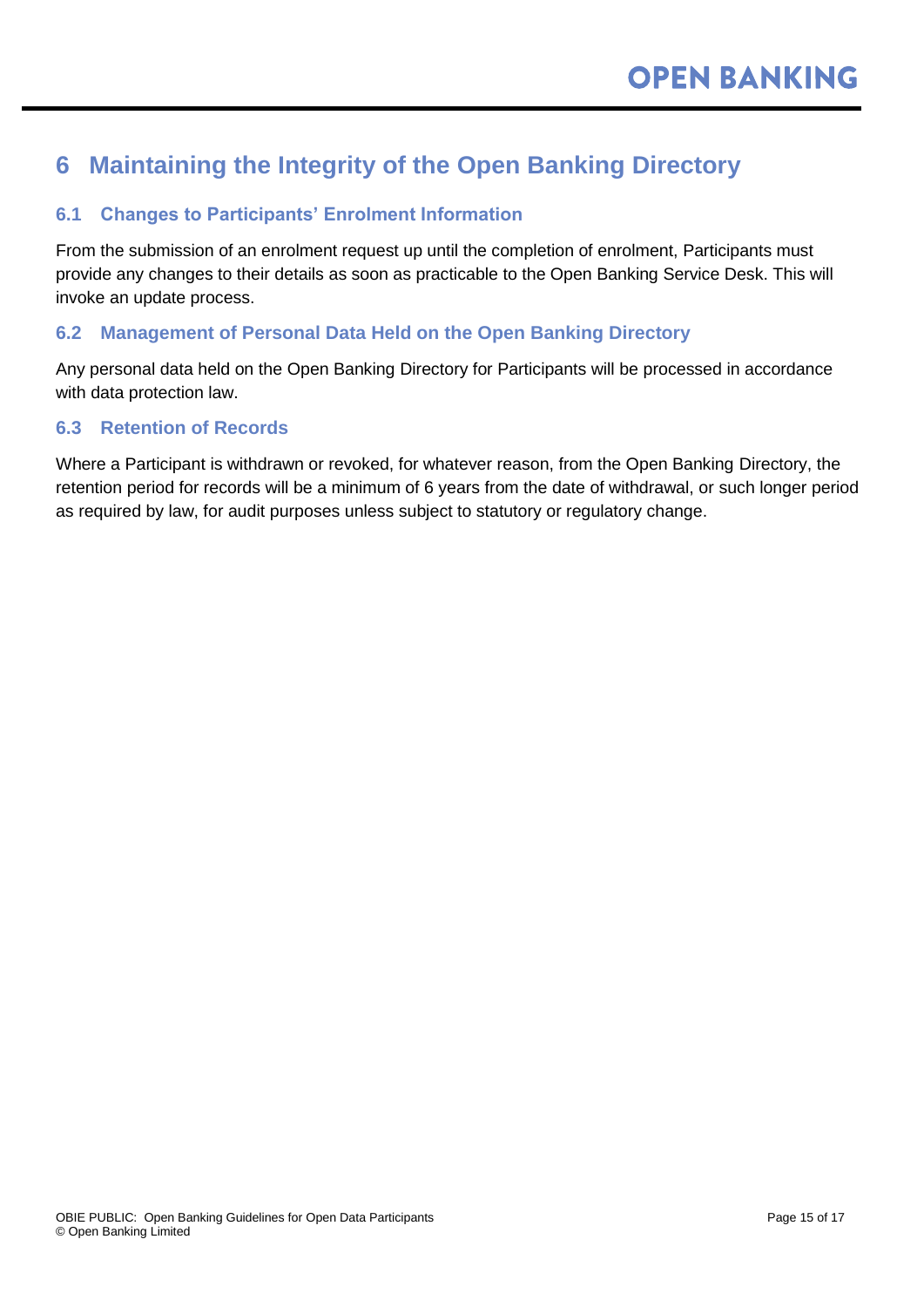# <span id="page-15-0"></span>**7 Complaints and Disputes**

### <span id="page-15-1"></span>**7.1 Complaints against the Open Banking Implementation Entity**

Complaints may be raised by API Providers and API Users where the complaint is against the OBIE.

A complaint may be raised with the OBIE by sending an email to the Open Banking Service Desk at [ServiceDesk@openbanking.org.uk.](mailto:ServiceDesk@openbanking.org.uk)

Complaints raised by Participants should be raised by a Primary Contact or an API Administrator.

On receipt of a complaint, the Open Banking Service Desk will send an acknowledgement of receipt within one business day, record the complaint and may instigate an investigation into the circumstances of the complaint. On completion of the investigation, the Service Desk will provide a response.

The OBIE will liaise with the person who raised the complaint on any aspects of the complaint, including where relevant any steps within the Open Banking Complaints and Dispute Resolution Procedure. In the event that the person who raised the complaint is unavailable, a Primary Contact or API Administrator may nominate another contact person.

Any Participant who is unsatisfied with the response can escalate their complaint using the Complaints and Dispute Resolution Procedure. This procedure is available to all Participants as well as any entity for whom enrolment has been unsuccessful. Once initiated, it is a mandatory procedure and each step must be followed. The outcome is non-binding on all parties. Parties remain free at any time to pursue other available options for resolution.

All communication with the OBIE and/or The Trustee in relation to complaints and disputes should be sent by email to the Open Banking Service Desk.

The OBIE Programme Management Group will be notified if a complaint is received from an entity for whom their enrolment has been unsuccessful, or from an entity that has had access revoked or suspended.